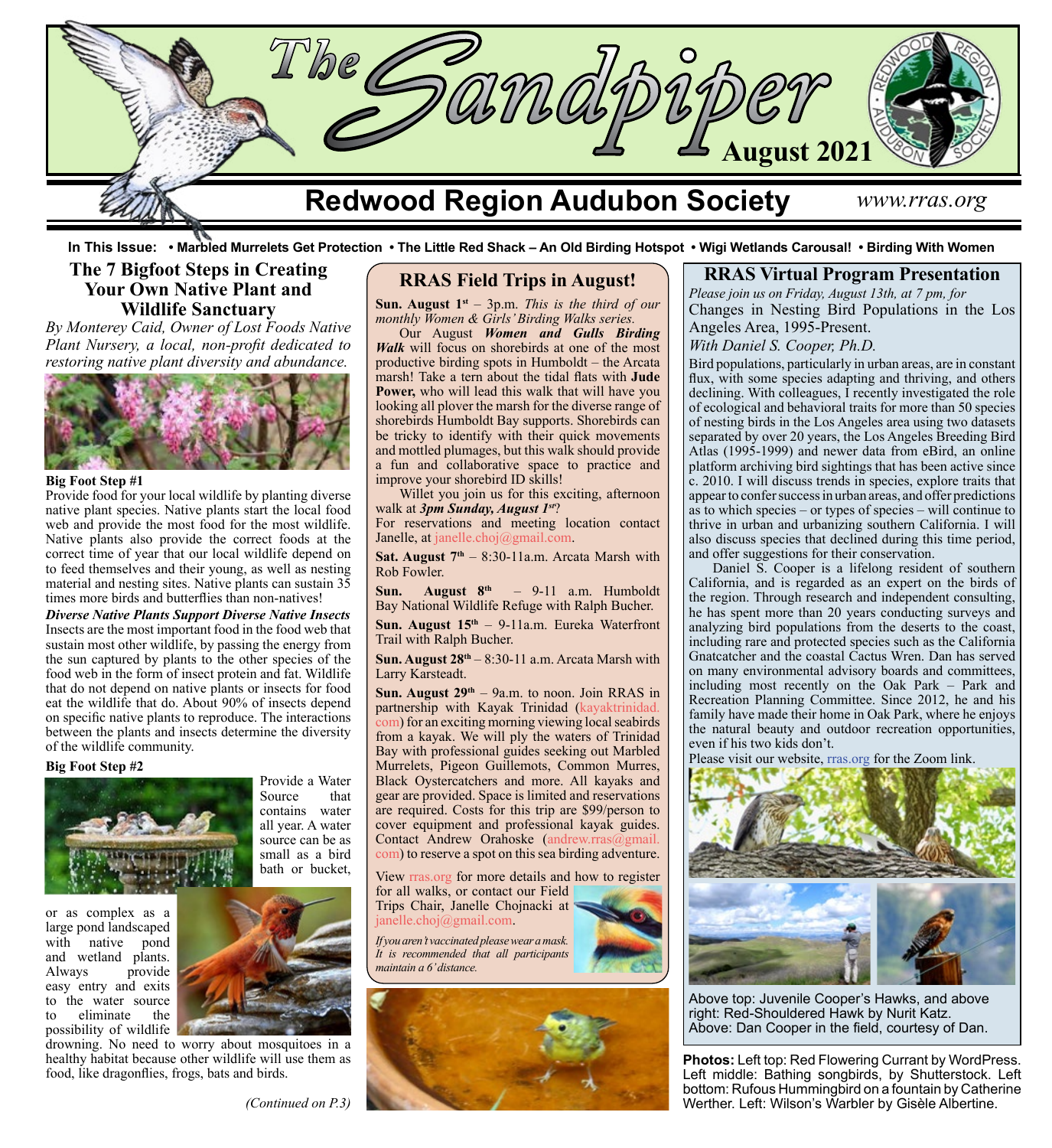### **CHAPTER LEADERS**

| <b>OFFICERS:</b>                                  |
|---------------------------------------------------|
| President - Gail Kenny gailgkenny@gmail.com       |
| Vice President - CJ Ralph 707-822-2015            |
| Secretary - Andrew Orahoske andrew.rras@gmail.com |
| Treasurer - Gary Friedrichsen 707-822-6543        |
| Past President - Hal Genger 707-499-0887          |
| DIRECTORS-AT-LARGE:                               |
|                                                   |
|                                                   |
|                                                   |
|                                                   |
|                                                   |
| <b>OTHER CHAPTER LEADERS:</b>                     |
| Conservation - Jim Clark 707-445-8311             |
| Eductn/Schlrshps - Denise Seeger 707-444-2399     |
| Membership - Ralph Bucher 707-443-6944            |
| Volunteer Coordinator                             |
| - Andrew Orahoskeandrew.rras@gmail.com            |
| eBird Liaison - Rob Fowler 707-839-3493           |
| Facebook - Cindy Moyer 707-822-1886               |
| - Andrew Orahoske andrew.rras@gmail.com           |
| <b>Field Trips</b>                                |
| - Janelle Chojnacki janelle.choj@gmail.com        |
| NEC Representative - CJ Ralph 707-822-2015        |
| Nominations                                       |
|                                                   |
|                                                   |
|                                                   |
| Publicity - Denise Seeger 707-444-2399            |
|                                                   |
| THE SANDPIPER:                                    |
| Editor, Layout, & Design                          |
| - Gisèle Albertine giseleandco@gmail.com          |
| - Proofreader/Copyeditor  Pia Gabriel             |
| Historian - Gary Friedrichsen 707-822-6543        |
|                                                   |
| Bird Alert (Bird Box) discontinued                |
| RRAS Listserve groups.io/g/rras                   |
|                                                   |

*The Sandpiper is published eleven times a year by*

**Redwood Region Audubon Society P.O. Box 1054, Eureka, CA 95502.**



Above: Green Heron. Right top: Eared Grebe. Right bottom: Northern Harrier. All photos by Jeff Todoroff (*including the Common Raven in last month's Sandpiper – apologies for dropping the credits!*).



# **President's Column**

*By Gail Kenny*

We are hosting a "catio" tour on Saturday, September 18<sup>th</sup> from 12-4. The tour will feature up to six cool catios in Arcata and Mckinleyville. A catio is an enclosed outdoor patio where cats can safely

experience the enrichment of the outdoors. This keeps the cats separate from birds and other prey they might harm and protects cats from diseases and injuries.

We are highlighting catios to educate and encourage the community about how to keep their cats safe, which also keeps birds safe from cats. Cats killing birds is number one on the list of human-caused bird mortality in the United States, even more than collisions with buildings and wind turbines. Over 2 billion birds a year are estimated to be killed by cats in the United States alone. Our pet cats have been domesticated from a blend of several small cat species over thousands of years. As a domesticated animal, they can no longer live on their own without human help. Since we domesticated them, it is our responsibility to take care of them and to also protect wildlife and the natural environment.

One of the ways to do this is to spotlight how people are living with cats while containing them. Indoor cats live longer and more healthy lives. Cats can get outdoor stimulation by hanging out in patios and by being walked on leashes outside. This also helps pet owners have more interactions with their cats, providing enrichment for cats and their owners.

What is fun about a catio tour is you get to see all the shapes and sizes of catio designs and get ideas on

## Wigi Wetlands Clean-up Carousal! *By Hal Genger*

Need a reason to get out of the house for a while and be in nature? Wigi Wetlands is an easy place to explore and help birds at the same time! Redwood Region Audubon Society (RRAS) assumed responsibility for organizing a monthly cleanup for this region of the Humboldt Bay Trail several years ago. Grant money was procured to purchase tools and hire a part time coordinator for this purpose and now volunteers meet every month to improve the area for birds and other wildlife. Wigi Wetlands is the portion of the Humboldt Bay Trail behind the Bayshore Mall.

The paved trail passes a variety of habitats for viewing plants, and animals, especially birds. Willows and alders grow along the trail and provide good views of Yellowrumped and Townsends Warblers, and Chestnut-backed Chickadees. The trail travels near several small freshwater ponds which are a good site for aquatic birds such as Green Herons, Great Blue Herons, and Mallards. Portions of the trail offer viewing access of salt marsh vegetation and Humboldt Bay – an area that provides good views of gulls, Brown Pelicans, and Double-crested Cormorants on the wharf pilings. Shorebirds (e.g., Marbled Godwits, Black Turnstones), are visible on the low tide regions, and scaups, Widgeon, Eared Grebes, and Surf Scoters can be seen floating on the water. Between the trail and the bay lies a region suitable for dune vegetation. This is a good open area to look for White-tailed Kites, and Northern Harriers. Western Meadowlarks and House Finches are common birds found in the lower vegetation. Much of this area has been taken over by invasive species which have shaded out the native vegetation that birds rely on. This is the region where RRAS is doing most of its restoration and invasive species removal.

Volunteers meet at 9a.m. in the parking lot behind Walmart at the Bayshore Mall in Eureka, for monthly cleanups. We have been concentrating on the removal of broom, but also work on removing Pampas Grass, Fennel, Himalaya Berry, Ice Plant, Sweet Willow, and ivy. We how to create your own catio. When we had the bird friendly yard tour a couple of years ago, one of the gardens featured catios that were made with repurposed and often free materials. It doesn't have to cost a lot of money to create a catio. Of course, there are ready-made catios you can purchase, or you can design your own.

We will share all the details about the in-person catio tour in the September issue of *The Sandpiper*. Watch [rras.](mailto:http://rras.org/home.aspx?subject=) [org](mailto:http://rras.org/home.aspx?subject=) and local media, for more information. Admission is \$10, and tickets will be available soon. Also, volunteers are needed for set-up, ticket-selling, take-down, greeters, photography, etc. Please contact Harriet Hill at [harrieth6@gmail.com](mailto:harrieth6%40gmail.com?subject=) to sign up for volunteering.



Above: Catio options, courtesy of [catiospaces.com](mailto:https://catiospaces.com/catios-cat-enclosures/diy-plans/?subject=).

go after large plants during the non-nesting season and smaller plants during nesting season so we don't disturb nesting parents and their chicks. In some areas, native vegetation (e.g., Coyote Bush, Angelica, Yarrow, Owl's Clover) are returning. These are much better plants for native animals to thrive in their habitat.

So, if you need something to do on the fourth Saturday of the month from 9-11 a.m., how about showing up at Wigi Wetlands to help remove invasive vegetation, pick up trash, and meet other wildlife-lovers? We provide gloves, tools, snacks, and good company! Please contact the coordinator Jeremy Cashen at (214) 605-7368 or [jeremycashen@](mailto:jeremycashen@yahoo.com) [yahoo.com](mailto:jeremycashen@yahoo.com) for information on volunteering.

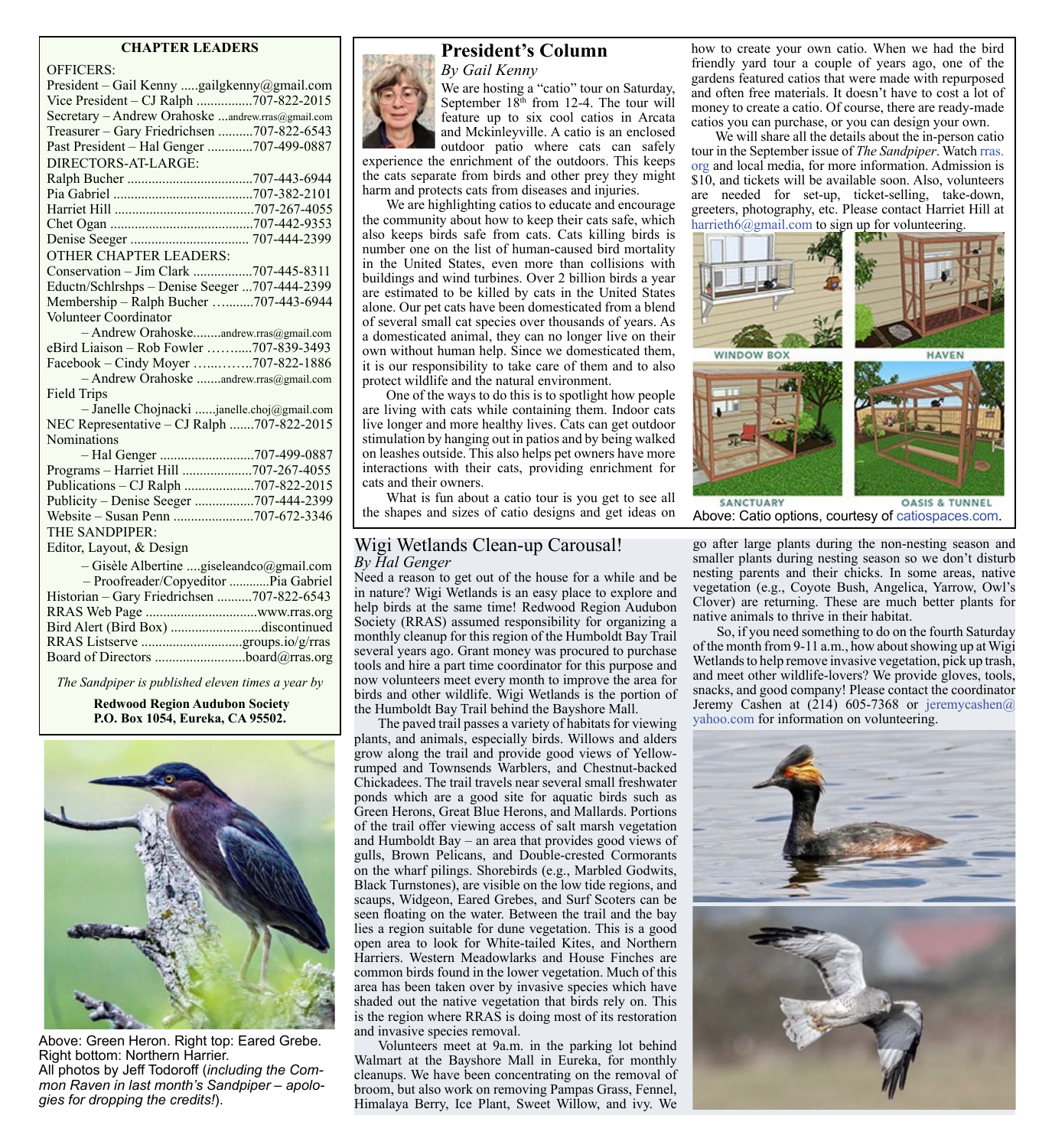## *(Continued from P. 1)*

### **Big Foot Step #3**

Provide cover for wildlife to escape extreme weather or to hide and escape from predators. Planting native evergreen shrubs and trees can provide cover all year. Cover can also be made with yard waste by building a brush pile, wood pile or rock pile that remains undisturbed. The larger the spaces in the pile the larger the species that can use it. Even small piles can provide valuable cover for many beneficial species, using natural rock, recycled concrete and pottery. No black asphalt!

#### *Brush/Wood Pile:*

Use recycled chemical-free wood, logs, and trimmings from trees and shrubs.

Rock piles and brush piles are used by many birds, small mammals, reptiles, amphibians, and beneficial insects including butterflies, to nest, hibernate, hide, find food and shelter.

### **Big Foot Step #4**

## Provide places for wildlife to nest and raise young.

Create brush piles and rock piles that remain undisturbed and locate them in sun and/or shade. Create a snag, or leave a dead tree standing or laying on the ground which will benefit many different species over time. Nest boxes can be made and placed in the correct location depending on the species needs. Plant a patch of thorny native plants that provide protection to the nest from predators.

#### *Dead Trees and Downed Wood*

Hundreds of species of wildlife use downed wood (logs, snags, stumps, and rounds) for nests, dens, food, cover to rest, and to get sun. All rotting wood can host insects that provide valuable food for wildlife. Use downed wood on your property as borders for paths and gardens or place them in the landscape.

#### **Big Foot Step #5**

Eliminate the use of pesticides and other chemicals that can harm wildlife. Even organic pesticides can kill beneficial insects like butterflies, bees and ladybugs. Instead use native plants that attract beneficial insects which feed on the pest insects that might be damaging your plants. By planting diverse native plants and making diverse habitats you can recreate a healthy ecosystem that will keep pests and disease in check naturally.

# **Big Foot Step #6**

Remove and control invasive species which replace and damage diverse natural wildlife habitats that wildlife need to survive. Invasive species can be used to make a brush pile, burned or taken to the dump. Even if an invasive species provides some of the needs of local wildlife, they do not provide the many benefits that diverse native plants provide.

#### *Green Waste Compost Heap*

Use yard clippings, weeds – and invasive species if your compost gets hot enough. Composting your own green waste can add nutrients, beneficial insects and microbes to your soil.

### **Big Foot Step # 7**

Reduce or eliminate mowing and weed-whacking in all or some parts of your property. Reduce lawn areas to plant diverse native plants that do not require mowing. Use wood chips, cardboard, or other forms of natural mulch to control weeds. If you have to mow and weed-whack provide sensitive wildlife with a place to hide or escape that is undisturbed. For more information contact Monty Caid at (707) 268-8447, [montycaid@yahoo.com](http://montycaid@yahoo.com), or l[ostfoods.org/](http://lostfoods.org/).



Above: Bee on Checkerbloom by Monty Caid. Brush pile, by OSU Ext. Services.



## **MAMU's receive Federal Protection in Oregon!** *Submitted by Andrew Orahoske*

On July 9, 2021, the Oregon Fish and Wildlife Commission approved a petition to give Marbled Murrelets more protection by reclassifying them from threatened to endangered under the state's Endangered Species Act (ESA). The plight of the Marbled Murrelet is synonymous with decades of industrial logging that have devastated the forests of California and the Pacific Northwest.

Meanwhile, the Murrelet had been listed as Endangered under the California ESA since 1992, and listed under the federal ESA as threatened since 1992. Despite these listings, actual on the ground protection for Murrelet nesting habitat has continued to be inadequate throughout the species range. Currently, the State of California is logging recovering older redwood forests in Jackson State Forest in Mendocino County, with some trees over 200 years old being targeted for destruction. In a climate crisis, it's time to pay attention to the Murrelet's habitat needs.

## **Rolling Meadow Cannabis Ranch Lawsuit**

Redwood Region Audubon Society has joined the Rolling Meadow Cannabis Ranch, LLC commercial cannabis project lawsuit along with the Northcoast Environmental Center and Citizens for a Sustainable Humboldt. The initial study and draft mitigated negative declaration by Natural Resource Management Inc. (NRM), relies on conclusions based on unsubstantiated assumptions to arrive at a statement of no significant impact with regard to birds. We are concerned about the impact of this project on species such as Golden Eagles, Grasshopper Sparrows, and Savannah Sparrows in the oak woodland habitat. The cumulative impacts of the project, in combination with other projects, including impacts to groundwater resources, biological resources, and wildfire risk, were not adequately analyzed. The lawsuit is asking for a full Environmental Impact Report for the project.

[www.yournec.org/rolling-meadows-lawsuit/for more information.](https://www.yournec.org/rolling-meadows-lawsuit/ )

# **Observando Aves Con Mujeres**

*Por Daisy Ambriz-Perez*

Me la pase de maravilla caminando a través del bosque del Área de Conservación de las Dunas y Humedales de Samoa. Estábamos rodeadas por grandes helechos, zarzamoras, y grandes pino de playa. Oíamos el famoso canto en espiral del zorzal de anteojos en el fondo, pero desafortunadamente nunca llegamos a ver uno de cerca. Veníamos el camea, un pajarito chiquito y carismático, con mucha frecuencia. Un curioso camea estaba a sólo un pie de distancia de una de una de nosotras. Vimos vareas golondrinas que parecían estar disfrutando de la fiesta de los mosquitos gordos que pululaban a nuestro alrededor. Fue una experiencia muy hermosa. Me encantó sentirme cómoda y apoyada por el grupo de mujeres.

Right: Samoa Dunes and Wetlands, by Mike Cipra Friends of the Dunes.



# **Birding With Women**

*By Marliese Tollner*

On Sunday July 11<sup>th</sup>, the second of RRAS's Women and Girls' Birding Trips, our group explored the Friends of the Dunes (FOTD) stewarded, Samoa Dunes and Wetlands, with leader, Daisy Ambriz-Perez. Being fluent in English and Spanish, Daisy was able to provide information in both languages as we explored the area off Coper Lane. As is fairly typical we heard more birds than we saw so we were fortunate to have not only Daisy, but Annette Lesher, with the group, since they were able to identify most of the birds by songs and calls. Daisy and others also provided information about the plants along the trail which was just as interesting to me as learning the birds! Due to the nature of sand dunes, we also enjoyed identifying a variety of freshly-made animal tracks. Overall, the experience was really nice – one of comradery and a shared love of nature among all participants.

For more information, visit Friends of the Dunes website at www. [friendsofthedunes.org/](https://www.friendsofthedunes.org/).